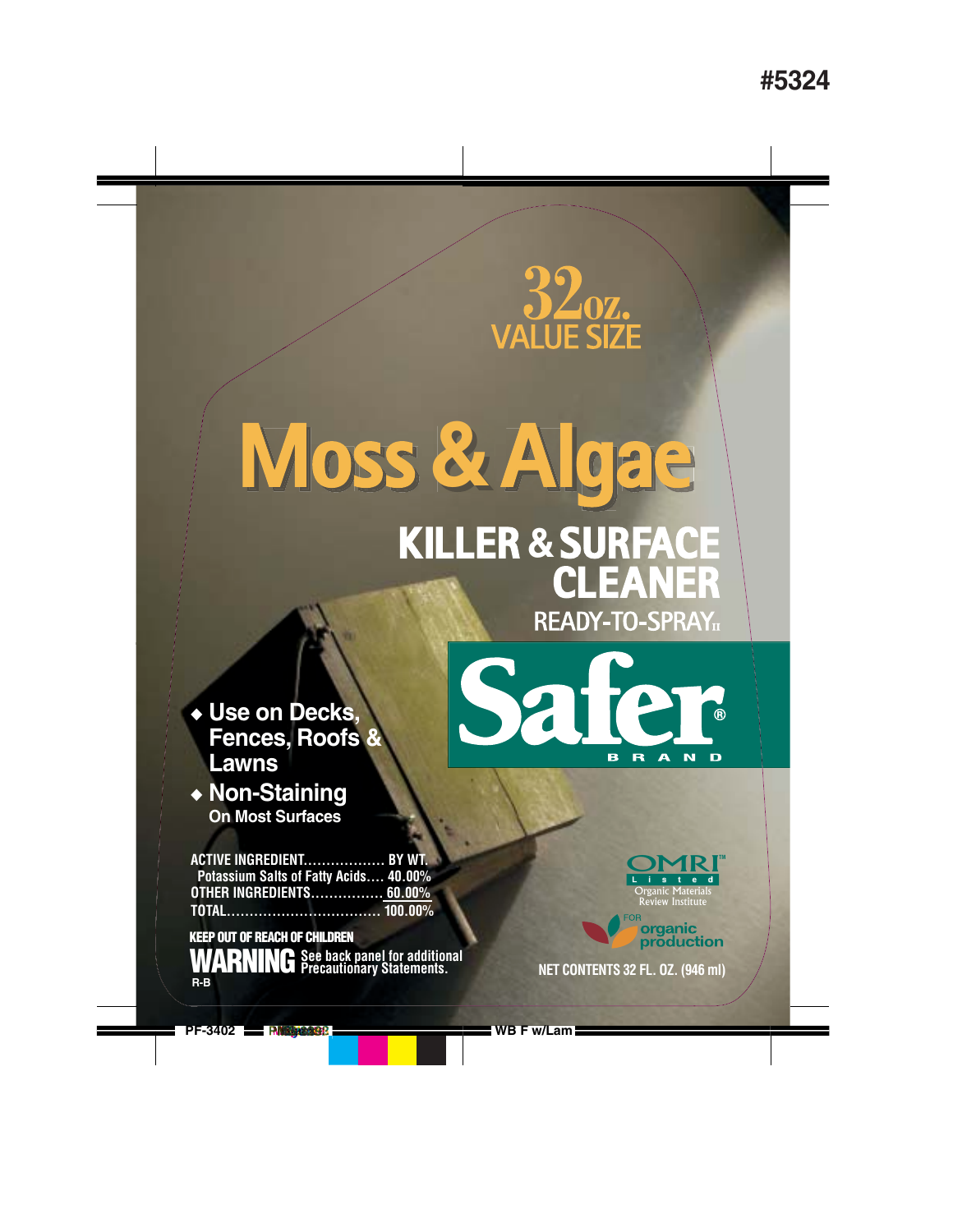**DIRECTIONS FOR USE:** It is a violation of Federal law to use this product in a manner inconsistent with its labeling. **What It Is:** Safer® Brand Moss & Algae Killer is

made from naturally occurring, biodegradable fatty acids. This water-based product is noncorrosive to metals, contains no zinc or iron, and is non-staining on most surfaces. **What It Eliminates:** Safer® Brand Moss &

Algae Killer effectively eliminates mosses, algae, lichens, liverworts and grime. Safer® Brand Moss & Algae Killer effectively eliminates mosses in lawns.

**Where To Use It:** Safer® Brand Moss & Algae Killer is ideal to use on: roofs, decks, siding, walkways, home greenhouses,<br>growing containers and benches, structural<br>surfaces, hardened bark of trees, lawns and<br>turf. This container will treat up to 500<br>square feet depending on type of surface<br>treated and degr

### **How To Use It:** Shake well.

**Hose End Sprayer:** Easy to Use<br>**1.** Make sure knob is twisted fully clockwise to **1.** Make sure knob is twisted fully clockwise to<br>OFF position. Shake well before attaching to hose.<br>2. Turn Product Control Button clockwise<br>until the flat portion is flush with the lock<br>tab, then push button all the way

squeezing bottle. **3.** Turn water on at faucet, aim nozzle toward

surface and turn knob counter-clockwise to<br>begin spraying.<br>**4.** When finished, push Product Control<br>Button to OFF position from opposite side.<br>Return knob and faucet to OFF position.<br>Discharge water pressure by turning kno

to prevent accidental discharge. Store out of<br>reach of children.<br>**For Structural Applications:** Apply mixed spray<br>at the rate of approximately 1 gallon per 100<br>square feet. For best results, moisten area to be<br>treated with

then hose off with tresh water<br>For Growing Containers and Hardened Bark<br>of Trees: Spray affected area to wet thoroughly.<br>Use on ornamental trees only. Do not apply to<br>trut trees, foliage or green bark of confers or<br>broad l

results, moisten area to be treated with fresh

water before applying product. Avoid<br>spraying when precipitation is expected.<br>Spray affected area thoroughly at the rate of<br>approximately 1 gallon per 50 square feet.<br>After 30 minutes, rinse sprayed areas lightly<br>with clea sprayings do not reduce moss problem it may be necessary to reduce shade, aerate and lime the soil. **Note:** Treated areas may be temporarily slippery. Product may leave white residue on cement, brick or dark-colored shingles. This residue may be removed with vinegar.

PRECAUTIONARY STATEMENTS:<br>**Hazards to Humans and Domestic Animals:**<br>**WARNING:** Causes substantial but temporary<br>eye injury. Causes substantial but temporary<br>absorbed through skin. Do not get in eyes, on<br>skin or on clothing

**FIRST AID If in Eyes:** Hold eye open and rinse slowly and<br>gently with water for 15-20 minutes. Remove<br>contact lenses, if present, after the first 5<br>minutes, then continue rinsing eye. Call a poison control center or doctor for treatment

advice. **If on Skin or Clothing:** Take off contaminated clothing. Rinse skin immediately with plenty of water for 15-20 minutes. Call a poison control center or doctor for treatment advice.

**If Swallowed:** Call a poison control center or doctor for further treatment advice. Have person sip a glass of water if able to swallow. Do not induce vomiting unless told to do so by a poison control center or doctor. Do not give anything by mouth to an unconscious person. Have the product container or label with you when calling a poison control center or doctor<br>or going for treatment. You may also contact<br>1-800-858-7378 for emergency medical<br>treatment advice.

#### **ENVIRONMENTAL HAZARDS:**

This product may be hazardous to aquatic invertebrates. Do not apply directly to water. Do not contaminate water when disposing of equipment washwaters or rinsate.

**#5324-In**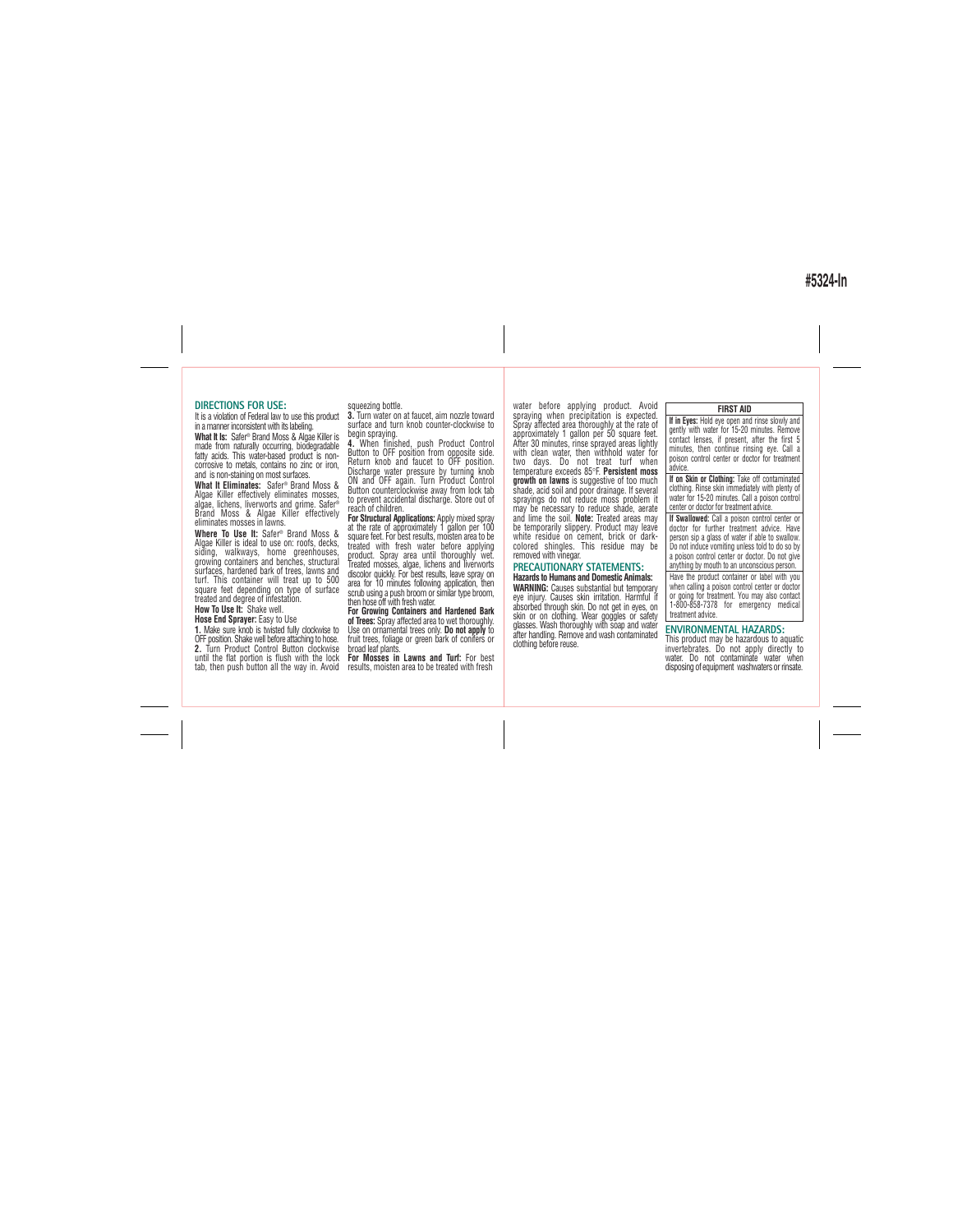## **#5324-Out**